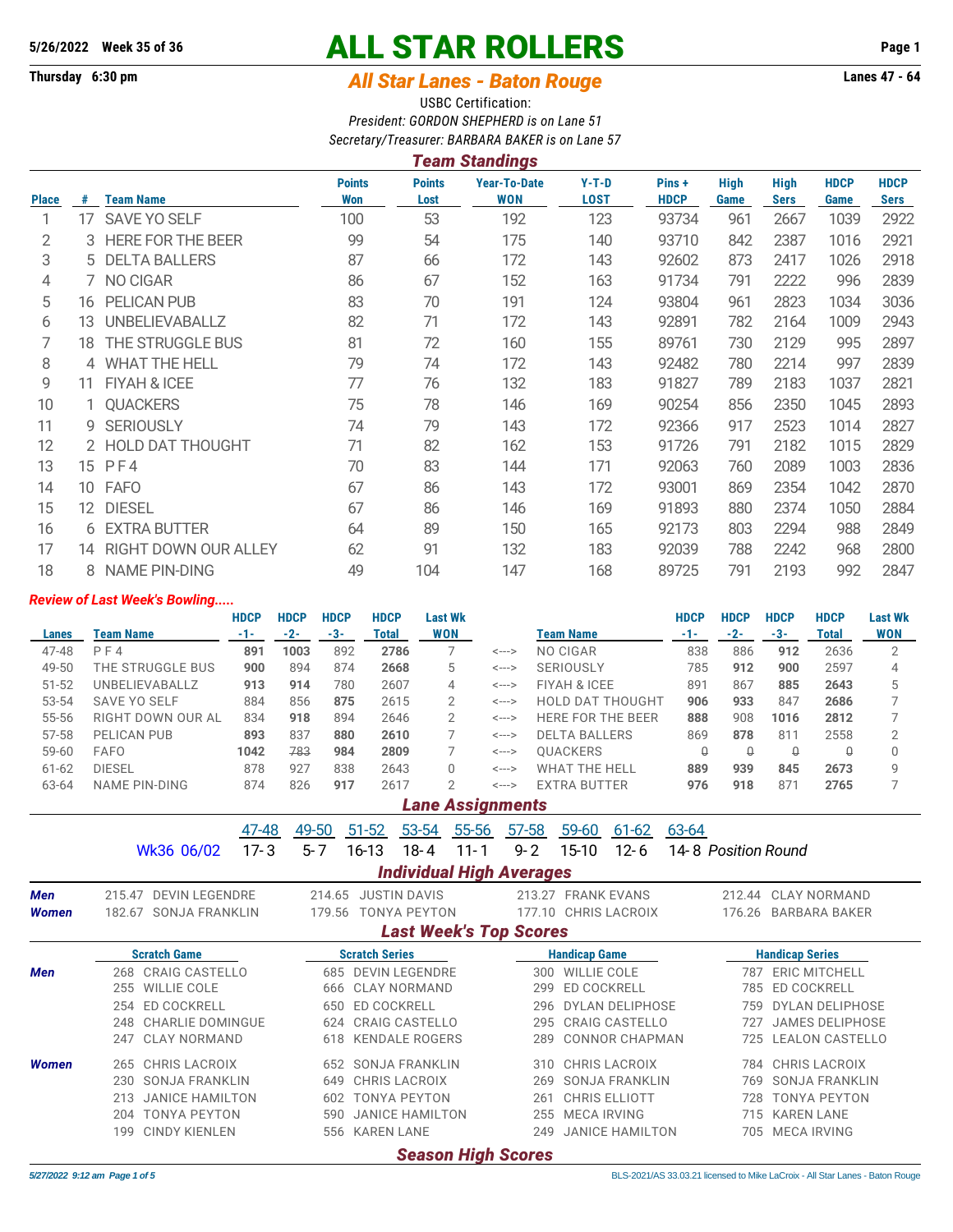**5/26/2022 Week 35 of 36 ALL STAR ROLLERS Page 2**

#### *Season High Scores - Continued*

|                |   | <b>Scratch Game</b>          |     | <b>Scratch Series</b>    |                            |     |                 |             | <b>Handicap Game</b> |             |                        |                                                                                                                                                                                                                                                                                                   | <b>Handicap Series</b> |  |  |  |  |  |  |  |
|----------------|---|------------------------------|-----|--------------------------|----------------------------|-----|-----------------|-------------|----------------------|-------------|------------------------|---------------------------------------------------------------------------------------------------------------------------------------------------------------------------------------------------------------------------------------------------------------------------------------------------|------------------------|--|--|--|--|--|--|--|
| <b>Men</b>     |   | 300 JUSTIN DAVIS             |     | 777 CLAY NORMAND         |                            |     |                 |             | 337 RANDY COLLINS    |             |                        |                                                                                                                                                                                                                                                                                                   | 829 LARRY VICK         |  |  |  |  |  |  |  |
|                |   | 289 CURTIS LAIRD             |     | 759 GORDON SHEPHERD      |                            |     |                 |             | 317 MIKE KILCREASE   |             |                        |                                                                                                                                                                                                                                                                                                   | 826 RANDY COLLINS      |  |  |  |  |  |  |  |
|                |   | 289 FRANK EVANS              |     | 758 FRANK EVANS          |                            |     |                 |             | 316 JUSTIN DAVIS     |             |                        |                                                                                                                                                                                                                                                                                                   | 819 GORDON SHEPHERD    |  |  |  |  |  |  |  |
|                |   | 288 CLAY NORMAND             |     | 757 CURTIS LAIRD         |                            |     |                 |             | 313 CONNOR CHAPMAN   |             |                        |                                                                                                                                                                                                                                                                                                   | 813 CLAY NORMAND       |  |  |  |  |  |  |  |
|                |   | 279 MIKE KILCREASE           |     | 751 JUSTIN DAVIS         |                            |     |                 |             | 313 ROB ELLIOTT      |             |                        |                                                                                                                                                                                                                                                                                                   | 807 ROB ELLIOTT        |  |  |  |  |  |  |  |
|                |   | 279 FRANK LIDBERG            |     |                          |                            |     |                 |             |                      |             |                        |                                                                                                                                                                                                                                                                                                   |                        |  |  |  |  |  |  |  |
|                |   | 279 FLOYD PATTERSON          |     |                          |                            |     |                 |             |                      |             |                        |                                                                                                                                                                                                                                                                                                   |                        |  |  |  |  |  |  |  |
|                |   | <b>ANDY SHEPHERD</b><br>279  |     |                          |                            |     |                 |             |                      |             |                        |                                                                                                                                                                                                                                                                                                   |                        |  |  |  |  |  |  |  |
| <b>Women</b>   |   | 266 BETH WHITE               |     | 652 SONJA FRANKLIN       |                            |     |                 |             | 311 BETH WHITE       |             |                        |                                                                                                                                                                                                                                                                                                   |                        |  |  |  |  |  |  |  |
|                |   | 265 CHRIS LACROIX            |     | 649 CHRIS LACROIX        |                            |     |                 |             | 310 CHRIS LACROIX    |             |                        |                                                                                                                                                                                                                                                                                                   |                        |  |  |  |  |  |  |  |
|                |   | 254 SONJA FRANKLIN           |     | 632 BETH WHITE           |                            |     |                 |             | 297 SONJA FRANKLIN   |             |                        |                                                                                                                                                                                                                                                                                                   |                        |  |  |  |  |  |  |  |
|                |   | 237 BARBARA BAKER            |     | 624 TONYA PEYTON         |                            |     |                 |             | 283 ERIKA PALISI     |             |                        |                                                                                                                                                                                                                                                                                                   |                        |  |  |  |  |  |  |  |
|                |   | 225 TONYA PEYTON             |     | 609 BARBARA BAKER        |                            |     |                 |             | 282 LIZ VICK         |             |                        |                                                                                                                                                                                                                                                                                                   |                        |  |  |  |  |  |  |  |
|                |   |                              |     |                          |                            |     |                 |             | 282 BARBARA BAKER    |             |                        |                                                                                                                                                                                                                                                                                                   |                        |  |  |  |  |  |  |  |
|                |   |                              |     |                          | <b>Split 1 High Scores</b> |     |                 |             |                      |             |                        | 784 CHRIS LACROIX<br>770 BETH WHITE<br>769 SONJA FRANKLIN<br>760 CECILE CASTELLO<br>759 TONYA PEYTON<br><b>Handicap Series</b><br>826 RANDY COLLINS<br>813 CLAY NORMAND<br>805 DUSTIN LEJEUNE<br>801 ANDY SHEPHERD<br>801 LYMAN MOON<br>769 BETH WHITE<br>760 CECILE CASTELLO<br>759 TONYA PEYTON |                        |  |  |  |  |  |  |  |
|                |   | <b>Scratch Game</b>          |     | <b>Scratch Series</b>    |                            |     |                 |             | <b>Handicap Game</b> |             |                        |                                                                                                                                                                                                                                                                                                   |                        |  |  |  |  |  |  |  |
| <b>Men</b>     |   | 300 JUSTIN DAVIS             |     | 777 CLAY NORMAND         |                            |     |                 |             | 337 RANDY COLLINS    |             |                        |                                                                                                                                                                                                                                                                                                   |                        |  |  |  |  |  |  |  |
|                |   | 289 FRANK EVANS              |     | 758 FRANK EVANS          |                            |     |                 |             | 319 KEVIN SMITH      |             |                        |                                                                                                                                                                                                                                                                                                   |                        |  |  |  |  |  |  |  |
|                |   | <b>CLAY NORMAND</b><br>288   | 751 | <b>JUSTIN DAVIS</b>      |                            |     |                 | 317         | MIKE KILCREASE       |             |                        |                                                                                                                                                                                                                                                                                                   |                        |  |  |  |  |  |  |  |
|                |   | 279 MIKE KILCREASE           |     | 747 ANDY SHEPHERD        |                            |     |                 |             | 316 JUSTIN DAVIS     |             |                        |                                                                                                                                                                                                                                                                                                   |                        |  |  |  |  |  |  |  |
|                |   | 279 FRANK LIDBERG            |     | 738 LYMAN MOON           |                            |     |                 |             | 313 ROB ELLIOTT      |             |                        |                                                                                                                                                                                                                                                                                                   |                        |  |  |  |  |  |  |  |
|                |   | 279 FLOYD PATTERSON          |     |                          |                            |     |                 |             |                      |             |                        |                                                                                                                                                                                                                                                                                                   |                        |  |  |  |  |  |  |  |
|                |   | ANDY SHEPHERD<br>279         |     |                          |                            |     |                 |             |                      |             |                        |                                                                                                                                                                                                                                                                                                   |                        |  |  |  |  |  |  |  |
| <b>Women</b>   |   | <b>WENDY CHAPMAN</b><br>256  |     | 633 WENDY CHAPMAN        |                            |     |                 |             | 301 RENE CARTER      |             |                        |                                                                                                                                                                                                                                                                                                   |                        |  |  |  |  |  |  |  |
|                |   | 254 SONJA FRANKLIN           |     | 630 SONJA FRANKLIN       |                            |     |                 |             | 297 SONJA FRANKLIN   |             |                        |                                                                                                                                                                                                                                                                                                   |                        |  |  |  |  |  |  |  |
|                |   | <b>BARBARA BAKER</b><br>229  |     | <b>BETH WHITE</b><br>628 |                            |     |                 |             | <b>WENDY CHAPMAN</b> |             |                        |                                                                                                                                                                                                                                                                                                   |                        |  |  |  |  |  |  |  |
|                |   | 229<br><b>RENE CARTER</b>    |     | 624 TONYA PEYTON         |                            |     |                 |             | 283 ERIKA PALISI     |             |                        | 759 SONJA FRANKLIN                                                                                                                                                                                                                                                                                |                        |  |  |  |  |  |  |  |
|                |   | 228 JANICE HAMILTON          |     | 609 BARBARA BAKER        |                            |     | 278 LYNN HOLDER |             |                      |             | 753 ERIKA PALISI       |                                                                                                                                                                                                                                                                                                   |                        |  |  |  |  |  |  |  |
|                |   |                              |     |                          | <b>Team Rosters</b>        |     |                 |             |                      |             |                        |                                                                                                                                                                                                                                                                                                   |                        |  |  |  |  |  |  |  |
|                |   |                              |     |                          |                            |     | <b>High</b>     | <b>High</b> | <b>HDCP</b>          | <b>HDCP</b> | <b>Weekly Over Avg</b> |                                                                                                                                                                                                                                                                                                   | <b>Weekly Over Avg</b> |  |  |  |  |  |  |  |
|                |   | ID # Sex Name                |     | <b>Avg HDCP</b>          | <b>Pins Gms</b>            |     | Game            | <b>Sers</b> | Game                 | <b>Sers</b> | Game Avg +/-           |                                                                                                                                                                                                                                                                                                   | Series Avg +/-         |  |  |  |  |  |  |  |
| 1 - QUACKERS   |   |                              |     |                          |                            |     |                 |             |                      |             |                        |                                                                                                                                                                                                                                                                                                   |                        |  |  |  |  |  |  |  |
| 2              | M | <b>MIKE KILCREASE</b>        | 184 | 36                       | 18772                      | 102 | 279             | 649         | 317                  | 769         |                        |                                                                                                                                                                                                                                                                                                   |                        |  |  |  |  |  |  |  |
| 3              | M | TIM ANZALONE                 | 161 | 57                       | 16487                      | 102 | 231             | 562         | 291                  | 738         | $179 - 161 = 18$       |                                                                                                                                                                                                                                                                                                   | $463 - 483 = -20$      |  |  |  |  |  |  |  |
| $\overline{4}$ | M | THEO LEVERT                  | 172 | 47                       | 15538                      | 90  | 234             | 626         | 282                  | 779         |                        |                                                                                                                                                                                                                                                                                                   |                        |  |  |  |  |  |  |  |
| 73             | M | <b>MELVIN KEITH</b>          | 188 | 33                       | 14714                      | 78  | 258             | 679         | 302                  | 791         |                        |                                                                                                                                                                                                                                                                                                   |                        |  |  |  |  |  |  |  |
|                |   | <b>2 - HOLD DAT THOUGHT</b>  |     |                          |                            |     |                 |             |                      |             |                        |                                                                                                                                                                                                                                                                                                   |                        |  |  |  |  |  |  |  |
| 5              | M | <b>ED COCKRELL</b>           | 176 | 44                       | 15921                      | 90  | 254             | 650         | 299                  | 785         | $254 - 175 = 79$       |                                                                                                                                                                                                                                                                                                   | $650 - 525 = 125$      |  |  |  |  |  |  |  |
| 6              | W | <b>LIZ VICK</b>              | 128 | 87                       | 11816                      | 92  | 195             | 464         | 282                  | 709         | $122 - 129 = -7$       |                                                                                                                                                                                                                                                                                                   | $328 - 387 = -59$      |  |  |  |  |  |  |  |
| 7              | M | <b>CAL REDMON</b>            | 172 | 47                       | 16372                      | 95  | 226             | 599         | 273                  | 740         | $160 - 172 = -12$      |                                                                                                                                                                                                                                                                                                   | $464 - 516 = -52$      |  |  |  |  |  |  |  |
| 8              | M | <b>WILLIE COLE</b>           | 175 | 45                       | 18398                      | 105 | 255             | 652         | 300                  | 784         | $255 - 174 = 81$       |                                                                                                                                                                                                                                                                                                   | $575 - 522 = 53$       |  |  |  |  |  |  |  |
| 207            | M | <b>TYLER PIRELLO</b>         | 162 | 56                       | 1944                       | 12  | 212             | 533         |                      |             |                        |                                                                                                                                                                                                                                                                                                   |                        |  |  |  |  |  |  |  |
|                |   | <b>3 - HERE FOR THE BEER</b> |     |                          |                            |     |                 |             |                      |             |                        |                                                                                                                                                                                                                                                                                                   |                        |  |  |  |  |  |  |  |

194 M DYLAN DELIPHOSE 154 63 9281 60 255 595 296 759 231 - 152=79 564 - 456=108<br>10 W JAKI HILLS 148 69 8457 57 216 560 261 703 148 69 8457 57 216 560 261<br>175 45 17410 99 239 616 284

| 11  | M | WES WANNAMAKER           | 175 | 45 | 17410 | 99  | 239 | 616 | 284 | 741 | $172 - 176 = -4$  | $510 - 528 = -18$  |
|-----|---|--------------------------|-----|----|-------|-----|-----|-----|-----|-----|-------------------|--------------------|
| 12  | M | <b>JAMES DELIPHOSE</b>   | 180 | 40 | 17879 | 99  | 248 | 652 | 292 | 781 | $222 - 179 = 43$  | $604 - 537 = 67$   |
| 121 | M | <b>KENNETH BOWIE</b>     | 199 | 23 | 12551 | 63  | 263 | 709 | 294 | 790 | $233 - 198 = 35$  | $612 - 594 = 18$   |
|     |   | <b>4 - WHAT THE HELL</b> |     |    |       |     |     |     |     |     |                   |                    |
| 13  | W | <b>BETH WHITE</b>        | 175 | 45 | 17389 | 99  | 266 | 632 | 311 | 770 | $169 - 175 = -6$  | $496 - 525 = -29$  |
| 14  | W | <b>SHERRY PALMER</b>     | 150 | 67 | 14925 | 99  | 210 | 530 | 266 | 737 | $159 - 150 = 9$   | $466 - 450 = 16$   |
| 16  | M | <b>GARY FURLOUGH</b>     | 169 | 50 | 16246 | 96  | 213 | 573 | 265 | 726 | $184 - 169 = 15$  | $526 - 507 = 19$   |
| 15  | M | <b>ANDRE PORTER</b>      | 166 | 53 | 9975  | 60  | 236 | 581 | 290 | 746 |                   |                    |
| 96  | M | CHARLIE DOMINGUE         | 188 | 33 | 11714 | 62  | 267 | 726 | 281 | 737 | $248 - 188 = 60$  | $600 - 564 = 36$   |
|     |   | <b>5 - DELTA BALLERS</b> |     |    |       |     |     |     |     |     |                   |                    |
| 17  | M | <b>FRANK LIDBERG</b>     | 197 | 25 | 18169 | 92  | 279 | 704 | 283 | 731 | $194 - 197 = -3$  | $552 - 591 = -39$  |
| 18  | M | RONALD MARCELL           | 179 | 41 | 16110 | 90  | 268 | 626 | 312 | 755 | $198 - 178 = 20$  | $545 - 534 = 11$   |
| 19  | M | RANDY COLLINS            | 167 | 52 | 17089 | 102 | 278 | 649 | 337 | 826 | $143 - 168 = -25$ | $390 - 504 = -114$ |
| 20  | M | <b>KENDALE ROGERS</b>    | 189 | 32 | 13611 | 72  | 255 | 668 | 291 | 776 | $213 - 188 = 25$  | $618 - 564 = 54$   |
|     |   |                          |     |    |       |     |     |     |     |     |                   |                    |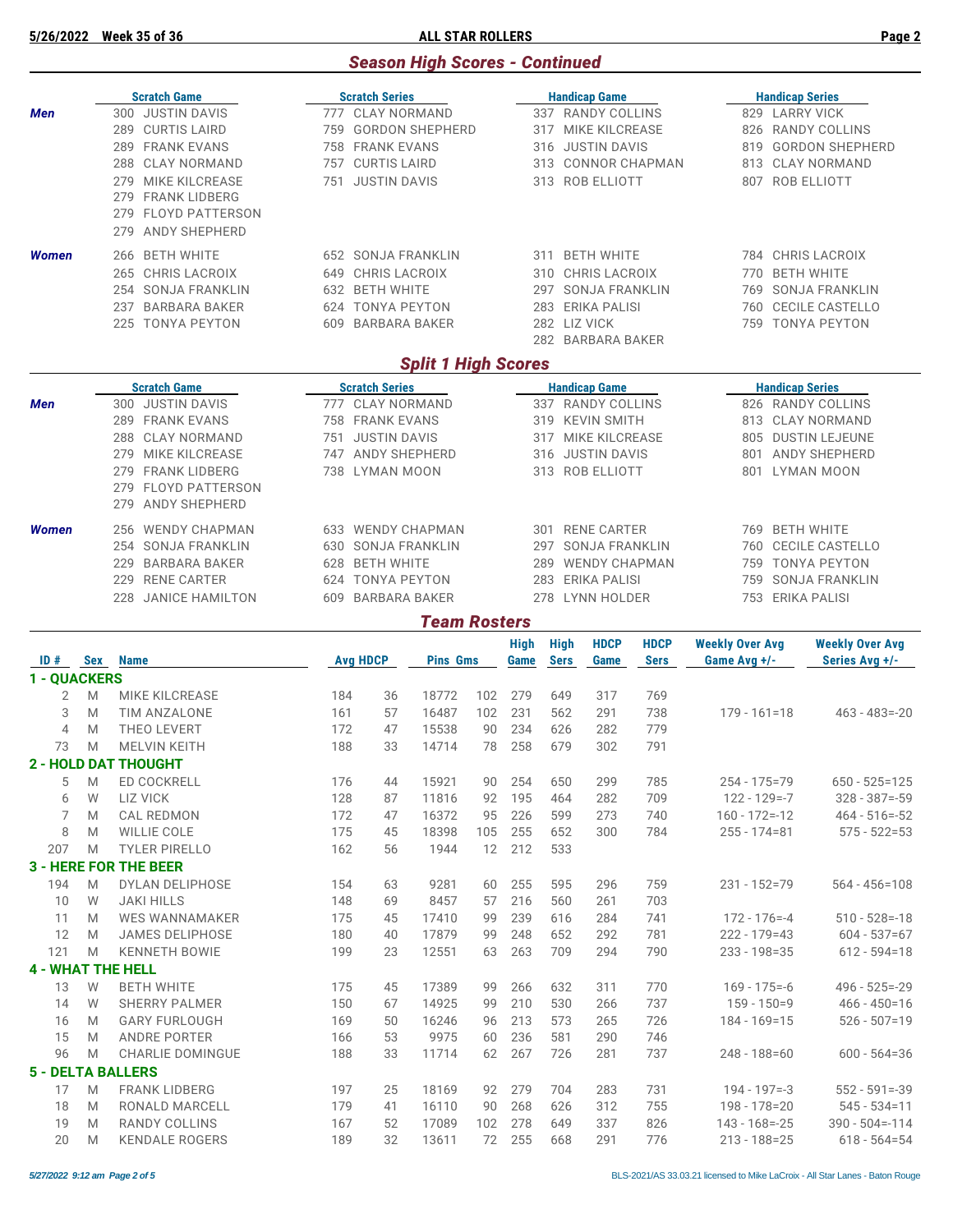| 5/26/2022                |   | <b>Week 35 of 36</b>             |                 |     | <b>ALL STAR ROLLERS</b> |     |                     |                            |                     |                            |                                        | Page 3                                   |
|--------------------------|---|----------------------------------|-----------------|-----|-------------------------|-----|---------------------|----------------------------|---------------------|----------------------------|----------------------------------------|------------------------------------------|
| ID#                      |   | <b>Sex Name</b>                  | <b>Avg HDCP</b> |     | <b>Pins Gms</b>         |     | High<br><b>Game</b> | <b>High</b><br><b>Sers</b> | <b>HDCP</b><br>Game | <b>HDCP</b><br><b>Sers</b> | <b>Weekly Over Avg</b><br>Game Avg +/- | <b>Weekly Over Avg</b><br>Series Avg +/- |
| <b>6 - EXTRA BUTTER</b>  |   |                                  |                 |     |                         |     |                     |                            |                     |                            |                                        |                                          |
| 22                       | M | <b>CLAUDE FLEMING</b>            | 165             | 54  | 17406                   | 105 | 253                 | 589                        | 303                 | 759                        | 191 - 165=26                           | $479 - 495 = -16$                        |
| 23                       | M | <b>EMILIO PETRONE</b>            | 176             | 44  | 16966                   | 96  | 224                 | 622                        | 270                 | 763                        | $184 - 176 = 8$                        | $528 - 528 = 0$                          |
| 24                       | M | <b>JERRY WAGENER</b>             | 179             | 41  | 18347                   | 102 | 225                 | 629                        | 266                 | 752                        | 194 - 179 = 15                         | $554 - 537 = 17$                         |
| 206                      | M | <b>ERIC MITCHELL</b>             | 131             | 84  | 4618                    | 35  | 190                 | 523                        | 278                 | 787                        | $190 - 127 = 63$                       | $523 - 381 = 142$                        |
| 226                      | W | <b>BEVERLY WAGENER</b>           | 109             | 104 | 984                     | 9   | 127                 | 348                        |                     |                            |                                        |                                          |
| 7 - NO CIGAR             |   |                                  |                 |     |                         |     |                     |                            |                     |                            |                                        |                                          |
| 25                       | W | LYNN HOLDER                      | 148             | 69  | 13684                   | 92  | 206                 | 518                        | 278                 | 728                        | $161 - 148 = 13$                       | $449 - 444 = 5$                          |
| 26                       | W | LINDA CARLSON                    | 137             | 79  | 11950                   | 87  | 177                 | 483                        | 248                 | 711                        | $166 - 136 = 30$                       | $459 - 408 = 51$                         |
| 189                      | W | <b>CINDY KIENLEN</b>             | 180             | 40  | 3792                    | 21  | 245                 | 623                        |                     |                            | $199 - 181 = 18$                       | $524 - 543 = -19$                        |
| 27                       | M | ARIEL LONGCOP                    | 193             | 28  | 13154                   | 68  | 279                 | 711                        | 306                 | 792                        |                                        |                                          |
| 28                       | M | <b>LARRY VICK</b>                | 193             | 28  | 14531                   | 75  | 275                 | 733                        | 307                 | 829                        | $204 - 194 = 10$                       | $559 - 582 = -23$                        |
| <b>8 - NAME PIN-DING</b> |   |                                  |                 |     |                         |     |                     |                            |                     |                            |                                        |                                          |
| 29                       | M | <b>CHARLIE THAMES</b>            | 135             | 81  | 12612                   | 93  | 212                 | 504                        | 300                 | 765                        | $154 - 135 = 19$                       | $424 - 405 = 19$                         |
| 30                       | M | <b>DUSTIN LEJEUNE</b>            | 166             | 53  | 16978                   | 102 | 235                 | 625                        | 295                 | 805                        | $211 - 166 = 45$                       | 537 - 498=39                             |
| 32                       | M | <b>CURTIS LAIRD</b>              | 209             | 14  | 18212                   | 87  | 289                 | 757                        | 304                 | 802                        |                                        |                                          |
| 97                       | W | <b>TAYLOR MCPHERSON</b>          | bk130           | 85  | 487                     | 3   | 182                 | 487                        |                     |                            |                                        |                                          |
| 9 - SERIOUSLY            |   |                                  |                 |     |                         |     |                     |                            |                     |                            |                                        |                                          |
| 33                       | W | CHRIS LACROIX                    | 177             | 43  | 17002                   | 96  | 265                 | 649                        | 310                 | 784                        | $265 - 175 = 90$                       | $649 - 525 = 124$                        |
| 34                       | W | <b>BARBARA BAKER</b>             | 176             | 44  | 17979                   | 102 | 237                 | 609                        | 282                 | 736                        | $193 - 176 = 17$                       | $529 - 528 = 1$                          |
| 208                      | M | <b>STEVE MCINTYER</b>            | 215             | 9   | 8420                    | 39  | 278                 | 749                        | 251                 | 702                        | $215 - 217 = -2$                       | $578 - 651 = -73$                        |
| 36                       | M | <b>FRANK EVANS</b>               | 213             | 10  | 19834                   | 93  | 289                 | 758                        | 268                 | 738                        | 190 - 214 = - 24                       | $526 - 642 = -116$                       |
| 35                       | W | <b>WENDY CHAPMAN</b>             | 187             | 34  | 10707                   | 57  | 256                 | 633                        | 289                 | 732                        |                                        |                                          |
| 162                      | W | CHERYL ALBAREZ                   | 174             | 45  | 2091                    | 12  | 211                 | 585                        |                     |                            |                                        |                                          |
| 171                      | M | <b>FRANK MICHELLE</b>            | bk211           | 12  | 607                     | 3   | 210                 | 607                        |                     |                            |                                        |                                          |
| <b>10 - FAFO</b>         |   |                                  |                 |     |                         |     |                     |                            |                     |                            |                                        |                                          |
| 37                       | M | <b>CONNOR CHAPMAN</b>            | 165             | 54  | 15082                   | 91  | 259                 | 567                        | 313                 | 732                        | $235 - 165 = 70$                       | $535 - 495 = 40$                         |
| 38                       | M | ROBERT HUSK                      | 182             | 38  | 17194                   | 94  | 256                 | 628                        | 295                 | 720                        | 211 - 182=29                           | $583 - 546 = 37$                         |
| 39                       | M | <b>HUGH RAMIREZ</b>              | 185             | 36  | 9473                    | 51  | 256                 | 629                        | 297                 | 751                        |                                        |                                          |
| 40                       | M | <b>ZACH WHATLEY</b>              | 204             | 18  | 19823                   | 97  | 268                 | 699                        | 286                 | 765                        | $215 - 204 = 11$                       | $601 - 612 = -11$                        |
| 165                      | M | L J WAITES                       | 159             | 59  | 1434                    | 9   | 227                 | 571                        |                     |                            | 227 - 155=72                           | $571 - 465 = 106$                        |
| 224                      | M | <b>LOGAN ENGLISH</b>             | 111             | 102 | 333                     | 3   | 125                 | 333                        |                     |                            |                                        |                                          |
| 11 - FIYAH & ICEE        |   |                                  |                 |     |                         |     |                     |                            |                     |                            |                                        |                                          |
| 41                       | W | <b>MECA IRVING</b>               | 151             | 66  | 15047                   | 99  | 190                 | 535                        | 258                 | 739                        | $189 - 151 = 38$                       | $507 - 453 = 54$                         |
| 42                       | W | <b>DENICE JOHNSON</b>            | 133             | 82  | 12829                   | 96  | 183                 | 476                        | 269                 | 739                        | $158 - 133 = 25$                       | $403 - 399 = 4$                          |
| 43                       | W | <b>RENE CARTER</b>               | 147             | 70  | 5749                    | 39  | 229                 | 535                        | 301                 | 746                        |                                        |                                          |
| 44                       | M | <b>FLOYD PATTERSON</b>           | 202             | 20  | 21279                   | 105 | 279                 | 724                        | 296                 | 771                        | $203 - 203 = 0$                        | $534 - 609 = -75$                        |
| 144                      | M | <b>DAVID IRVING</b>              | 148             | 69  | 3128                    | 21  | 192                 | 495                        |                     |                            |                                        |                                          |
| 161                      | W | <b>JANICE HAMILTON</b>           | 185             | 36  | 11148                   | 60  | 244                 | 617                        | 263                 | 728                        | $213 - 185 = 28$                       | $590 - 555 = 35$                         |
| 209                      | M | <b>TRYELL GLASPER</b>            | 157             | 61  | 471                     | 3   | 179                 | 471                        |                     |                            |                                        |                                          |
| 12 - DIESEL              |   |                                  |                 |     |                         |     |                     |                            |                     |                            |                                        |                                          |
| 45                       | W | <b>KATHY STAFFORD</b>            | 108             | 105 | 10372                   | 96  | 161                 | 401                        | 262                 | 703                        | $109 - 108 = 1$                        | $317 - 324 = -7$                         |
| 46                       | M | <b>BEE STAFFORD</b>              | 179             | 41  | 16850                   | 94  | 246                 | 637                        | 284                 | 763                        | $171 - 179 = -8$                       | $477 - 537 = -60$                        |
| 47                       | M | <b>DEVIN LEGENDRE</b>            | 215             | 9   | 20685                   | 96  | 278                 | 729                        | 287                 | 756                        | $238 - 215 = 23$                       | $685 - 645 = 40$                         |
| 48                       | M | <b>CLAY NORMAND</b>              | 212             | 11  | 19757                   | 93  | 288                 | 777                        | 300                 | 813                        | 247 - 212=35                           | $666 - 636 = 30$                         |
| 200                      | M | <b>KARI FRITTER</b>              | 180             | 40  | 2703                    | 15  | 258                 | 586                        |                     |                            |                                        |                                          |
|                          |   | <b>13 - UNBELIEVABALLZ</b>       |                 |     |                         |     |                     |                            |                     |                            |                                        |                                          |
| 49                       | M | ROB ELLIOTT                      | 161             | 57  | 16452                   | 102 | 256                 | 633                        | 313                 | 807                        | $186 - 161 = 25$                       | $473 - 483 = -10$                        |
| 50                       | W | <b>CHRIS ELLIOTT</b>             | 132             | 83  | 11522                   | 87  | 183                 | 493                        | 264                 | 751                        | 178 - 132=46                           | 428 - 396 = 32                           |
| 51                       | M | <b>JEFF BECNEL</b>               | 179             | 41  | 16184                   | 90  | 244                 | 636                        | 286                 | 762                        | 207 - 180=27                           | $479 - 540 = -61$                        |
| 52                       | M | VIET LE                          | 179             | 41  | 18852                   | 105 | 259                 | 629                        | 297                 | 752                        | 234 - 179=55                           | $564 - 537 = 27$                         |
| 133                      | W | <b>TERRY DAO</b>                 | 139             | 77  | 1669                    | 12  | 181                 | 453                        |                     |                            |                                        |                                          |
| 134                      | M | <b>CHAD CARNEY</b>               | 195             | 27  | 1759                    | 9   | 248                 | 656                        |                     |                            |                                        |                                          |
| 190                      | M | <b>STEVEN ALFULTIS</b>           | 161             | 57  | 3390                    | 21  | 212                 | 521                        |                     |                            |                                        |                                          |
|                          |   | <b>14 - RIGHT DOWN OUR ALLEY</b> |                 |     |                         |     |                     |                            |                     |                            |                                        |                                          |
| 53                       | W | ERIKA PALISI                     | 134             | 81  | 10927                   |     | 81 197              | 492                        | 283                 | 753                        |                                        |                                          |
| 55                       | W | <b>KAREN LANE</b>                | 167             | 52  | 14531                   | 87  | 219                 | 575                        | 268                 | 737                        | 188 - 166=22                           | $556 - 498 = 58$                         |
| 54                       | M | JOHN CADOR                       | 191             | 30  | 17769                   | 93  | 268                 | 652                        | 279                 | 729                        | $230 - 190 = 40$                       | $595 - 570 = 25$                         |
| 56                       | M | PETER PALISI                     | 207             | 16  | 20497                   | 99  | 257                 | 716                        | 274                 | 764                        | $203 - 207 = -4$                       | $580 - 621 = -41$                        |
| 214                      | M | DONALD CAVALIER                  | bk166           | 53  | 0                       | 0   | $\overline{0}$      | $\mathbf 0$                |                     |                            |                                        |                                          |
| 223                      | M | ALLEN LOCKE JR                   | bk179           | 41  | 611                     |     | 3 253               | 611                        |                     |                            |                                        |                                          |
|                          |   |                                  |                 |     |                         |     |                     |                            |                     |                            |                                        |                                          |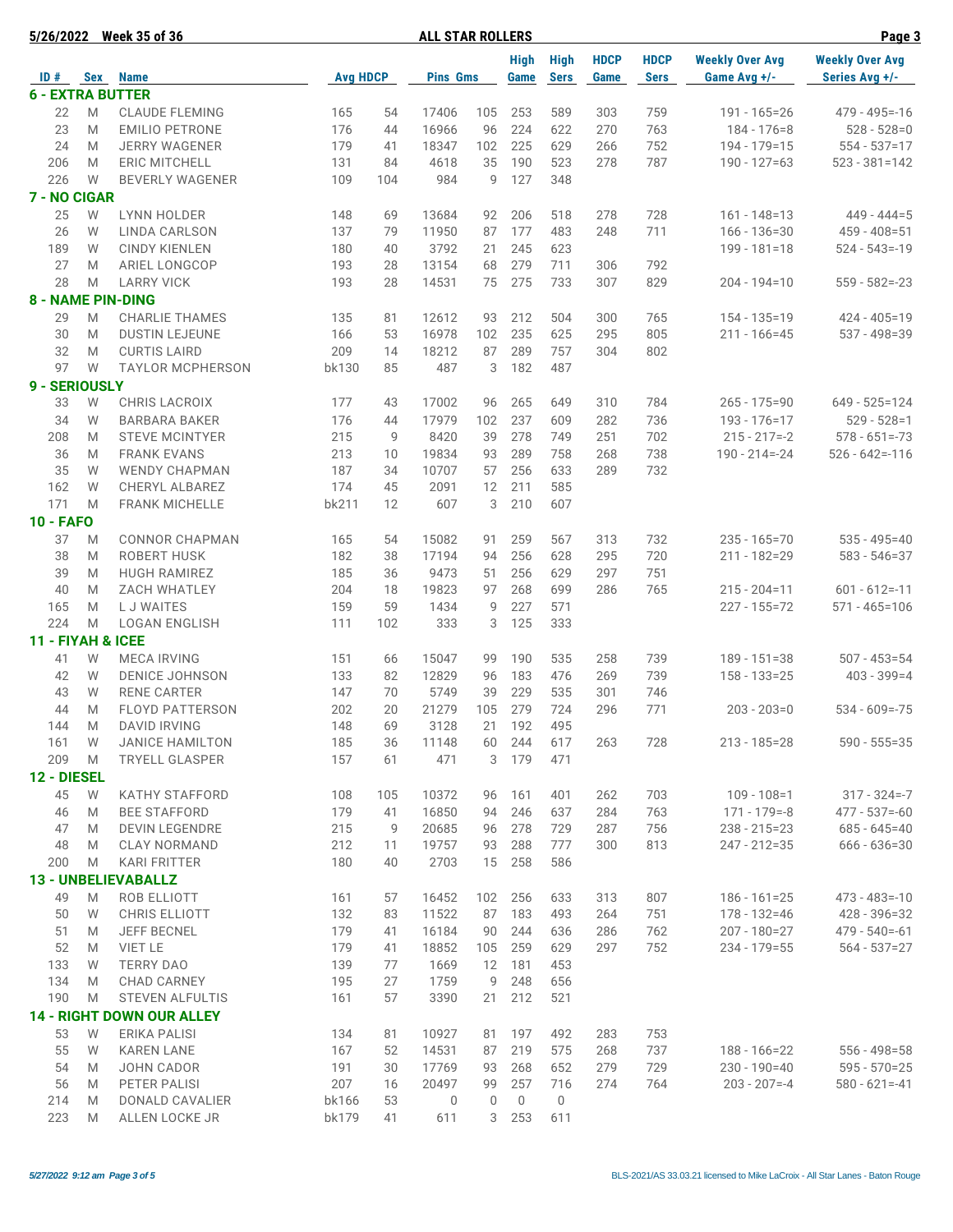| 5/26/2022               |     | <b>Week 35 of 36</b>         |                 |    | <b>ALL STAR ROLLERS</b> |     |                     |                            |                     |                            |                                        | Page 4                                   |
|-------------------------|-----|------------------------------|-----------------|----|-------------------------|-----|---------------------|----------------------------|---------------------|----------------------------|----------------------------------------|------------------------------------------|
| ID#                     | Sex | <b>Name</b>                  | <b>Avg HDCP</b> |    | <b>Pins Gms</b>         |     | <b>High</b><br>Game | <b>High</b><br><b>Sers</b> | <b>HDCP</b><br>Game | <b>HDCP</b><br><b>Sers</b> | <b>Weekly Over Avg</b><br>Game Avg +/- | <b>Weekly Over Avg</b><br>Series Avg +/- |
| $15 - P F 4$            |     |                              |                 |    |                         |     |                     |                            |                     |                            |                                        |                                          |
| 57                      | W   | <b>LESLIE NOREN</b>          | 129             | 86 | 12786                   | 99  | 173                 | 471                        | 261                 | 741                        | $157 - 128 = 29$                       | $419 - 384 = 35$                         |
| 58                      | W   | <b>CECILE CASTELLO</b>       | 141             | 75 | 12581                   | 89  | 209                 | 520                        | 266                 | 760                        | $160 - 141 = 19$                       | $451 - 423 = 28$                         |
| 59                      | M   | <b>LEALON CASTELLO</b>       | 164             | 54 | 17301                   | 105 | 245                 | 577                        | 302                 | 748                        | $212 - 164 = 48$                       | $563 - 492 = 71$                         |
| 60                      | M   | <b>CRAIG CASTELLO</b>        | 195             | 27 | 19930                   | 102 | 268                 | 672                        | 295                 | 767                        | $268 - 195 = 73$                       | $624 - 585 = 39$                         |
| <b>16 - PELICAN PUB</b> |     |                              |                 |    |                         |     |                     |                            |                     |                            |                                        |                                          |
| 61                      | M   | <b>ANDY SHEPHERD</b>         | 206             | 17 | 19617                   | 95  | 279                 | 747                        | 298                 | 801                        | $202 - 207 = -5$                       | $551 - 621 = -70$                        |
| 62                      | W   | <b>TONYA PEYTON</b>          | 179             | 41 | 16699                   | 93  | 225                 | 624                        | 269                 | 759                        | $204 - 178 = 26$                       | $602 - 534 = 68$                         |
| 63                      | M   | <b>GORDON SHEPHERD</b>       | 202             | 20 | 21256                   | 105 | 258                 | 759                        | 278                 | 819                        | $210 - 202 = 8$                        | $593 - 606 = -13$                        |
| 64                      | M   | <b>LYMAN MOON</b>            | 206             | 17 | 21641                   | 105 | 269                 | 738                        | 288                 | 801                        | $203 - 206 = -3$                       | $579 - 618 = -39$                        |
| 181                     | M   | JOSHUA JOHNSON               | bk157           | 61 | 408                     | 3   | 163                 | 408                        |                     |                            |                                        |                                          |
| 182                     | M   | <b>TROY CEDOTAL</b>          | 211             | 12 | 1904                    | 9   | 246                 | 680                        |                     |                            |                                        |                                          |
| 220                     | M   | <b>GLENN ADAMS</b>           | bk202           | 20 | 1311                    | 6   | 255                 | 702                        |                     |                            |                                        |                                          |
| 17 - SAVE YO SELF       |     |                              |                 |    |                         |     |                     |                            |                     |                            |                                        |                                          |
| 65                      | M   | <b>JUSTIN DAVIS</b>          | 214             | 9  | 20177                   | 94  | 300                 | 751                        | 316                 | 799                        | $215 - 215 = 0$                        | $579 - 645 = -66$                        |
| 66                      | M   | <b>JAMIE RICHARD</b>         | 203             | 19 | 16477                   | 81  | 268                 | 728                        | 293                 | 791                        |                                        |                                          |
| 67                      | W   | <b>SONJA FRANKLIN</b>        | 182             | 38 | 18632                   | 102 | 254                 | 652                        | 297                 | 769                        | $230 - 181 = 49$                       | $652 - 543 = 109$                        |
| 135                     | M   | <b>MICHAEL BEACH</b>         | 211             | 12 | 4433                    | 21  | 266                 | 701                        |                     |                            |                                        |                                          |
| 172                     | W   | <b>TIFFANY BLACKWELL</b>     | bk195           | 27 | 580                     | 3   | 210                 | 580                        |                     |                            |                                        |                                          |
| 199                     | M   | <b>PAUL JAMES</b>            | 218             | 6  | 12464                   | 57  | 279                 | 701                        | 253                 | 716                        | $232 - 219 = 13$                       | $590 - 657 = -67$                        |
|                         |     | <b>18 - THE STRUGGLE BUS</b> |                 |    |                         |     |                     |                            |                     |                            |                                        |                                          |
| 69                      | M   | <b>MICHAEL STEIN</b>         | 130             | 85 | 12556                   | 96  | 184                 | 498                        | 280                 | 792                        | $148 - 130 = 18$                       | $427 - 390 = 37$                         |
| 70                      | M   | <b>JOSH HILLMAN</b>          | 144             | 72 | 10873                   | 75  | 215                 | 490                        | 266                 | 703                        | $160 - 144 = 16$                       | $447 - 432 = 15$                         |
| 71                      | M   | <b>OREN MARTIN</b>           | 168             | 51 | 14168                   | 84  | 226                 | 567                        | 272                 | 723                        | $182 - 168 = 14$                       | $513 - 504 = 9$                          |
| 72                      | M   | <b>JAMES PIERCE</b>          | 190             | 31 | 18848                   | 99  | 268                 | 661                        | 279                 | 757                        | $196 - 190 = 6$                        | $564 - 570 = -6$                         |
| 198                     | M   | CHRIS OTILLIO                | 181             | 39 | 1636                    | 9   | 256                 | 588                        |                     |                            |                                        |                                          |
| 213                     | M   | <b>GREG PIERCE</b>           | <b>bk177</b>    | 43 | 996                     | 6   | 180                 | 499                        |                     |                            |                                        |                                          |

|  | <b>Temporary Substitutes</b> |
|--|------------------------------|
|--|------------------------------|

| <b>Sex</b> | <b>Name</b>                   | <b>Avg HDCP</b> |             | <b>Pins Gms</b> |          | <b>Sex</b> | <b>Name</b>                 | <b>Avg HDCP</b> |              | <b>Pins Gms</b> |              |
|------------|-------------------------------|-----------------|-------------|-----------------|----------|------------|-----------------------------|-----------------|--------------|-----------------|--------------|
| M          | JOHN AMEDEE (CI)              | bk216           | 8           | $\Omega$        | $\Omega$ | M          | <b>ROGER DIETRICH</b>       | 93              | 118          | 1503            | 16           |
| M          | AARON AUGUST (BF)             | bk171           | 48          | 0               | $\Omega$ | M          | BRIAN DIN (CI)              | bk212           | 11           | $\Omega$        | $\mathbf 0$  |
| M          | ROBERT AUZENNE (SS)           | bk192           | 29          | $\Omega$        | $\Omega$ | M          | DENZEL DORSEY (DD)          | bk183           | 37           | $\Omega$        | $\Omega$     |
| M          | <b>JOSEPH BAKER (CI)</b>      | bk219           | 5           | $\Omega$        | $\Omega$ | W          | RITA DUFOUR (SS)            | bk158           | 60           | $\Omega$        | $\mathbf 0$  |
| M          | ROGER BAZILE (SS)             | bk173           | 46          | $\Omega$        | $\Omega$ | M          | <b>JODY DUNCAN (SS)</b>     | bk203           | 19           | $\Omega$        | $\mathbf 0$  |
| M          | MICHAEL BEACH (DD)            | <b>bk208</b>    | 15          | $\Omega$        | $\Omega$ | M          | <b>RUSSELL DUNCAN (SS)</b>  | bk167           | 52           | $\Omega$        | $\mathbf 0$  |
| W          | <b>JADE BEAVER</b>            | 129             | 86          | 3889            | 30       | M          | STEVE DUNLAP (CI)           | bk185           | 36           | $\Omega$        | $\mathbf 0$  |
| M          | <b>AUSTIN BERTRAND (CI)</b>   | <b>bk225</b>    | $\mathbf 0$ | 0               | $\Omega$ | W          | <b>TERRI DURR (SS)</b>      | bk160           | 58           | $\Omega$        | $\mathbf 0$  |
| M          | RITCHIE BERTRAND (DD)         | bk199           | 23          | 0               | 0        | M          | RYAN DUTSCH (DD)            | <b>bk198</b>    | 24           | 0               | $\mathbf 0$  |
| M          | WESLEY BESHEL (CI)            | bk156           | 62          | $\Omega$        | $\Omega$ | M          | ROBERT EVANS (CI)           | bk174           | 45           | $\Omega$        | $\Omega$     |
| M          | <b>GLENN BLACKWELL (CI)</b>   | bk192           | 29          | $\Omega$        | 0        | M          | <b>DENNIS GARNER</b>        | 179             | 41           | 8602            | 48           |
| M          | <b>CLAUDE BOOKER (DD)</b>     | bk187           | 34          | 0               | 0        | M          | <b>JACOB GARRETSON (CI)</b> | bk235           | $\mathbf{0}$ | 0               | $\mathbf{0}$ |
| M          | DANIEL BREWSTER (DD)          | bk174           | 45          | $\Omega$        | $\Omega$ | M          | SCOTT GARRETSON (CI)        | bk173           | 46           | $\Omega$        | $\Omega$     |
| W          | ADA BROOKS (BF)               | bk149           | 68          | 0               | 0        | M          | <b>JASON GRAHAM (DD)</b>    | <b>bk223</b>    | $\mathbf{1}$ | 0               | $\mathbf 0$  |
| M          | CHAD BROUSSARD (DD)           | bk212           | 11          | 0               | 0        | M          | JAMES GREY (DD)             | bk204           | 18           | $\overline{0}$  | $\mathbf 0$  |
| W          | SARAH BROUSSARD (DD)          | <b>bk208</b>    | 15          | $\Omega$        | $\Omega$ | M          | DONNIE GUILLORY (SS)        | bk127           | 88           | $\Omega$        | $\Omega$     |
| M          | <b>GARRETT BULLION (CI)</b>   | bk147           | 70          | $\Omega$        | $\Omega$ | W          | <b>DRU HAMILTON</b>         | 169             | 50           | 6103            | 36           |
| M          | DARREN BURYCHKA (DD)          | bk175           | 45          | $\Omega$        | $\Omega$ | M          | <b>WARREN HAMILTON</b>      | 191             | 30           | 2292            | 12           |
| M          | JOE CAINS III (CI)            | bk206           | 17          | 0               | $\Omega$ | M          | <b>BOBBY HEBERT (CI)</b>    | bk183           | 37           | $\Omega$        | $\Omega$     |
| M          | ARNOLD CAMPBELL (CI)          | bk154           | 63          | $\Omega$        | $\Omega$ | M          | BLAZE HERNANDEZ (CI)        | bk210           | 13           | $\Omega$        | $\Omega$     |
| M          | DONALD CAVALIER               | bk166           | 53          | 934             | 6        | M          | <b>HERB HOLLKAMP</b>        | 161             | 57           | 3382            | 21           |
| W          | <b>TERRI CENTERBAR (SS)</b>   | <b>bk114</b>    | 99          | 0               | 0        | M          | ALFRED HUDSON (BF)          | bk196           | 26           | 0               | $\Omega$     |
| M          | LANELL CLARK (CI)             | bk161           | 57          | 0               | 0        | M          | DUKE KOONTZ (CI)            | bk221           | 3            | $\Omega$        | $\mathbf 0$  |
| M          | <b>JOSHUA CONARD (CI)</b>     | bk213           | 10          | 0               | 0        | M          | JAMES LEBLANC (CI)          | <b>bk138</b>    | 78           | $\Omega$        | $\mathbb O$  |
| M          | CHAD CONARD (DD)              | bk227           | 0           | 0               | 0        | M          | KIP LEBLANC (CI)            | bk167           | 52           | $\Omega$        | $\mathbf 0$  |
| M          | JERRY CONARD (DD)             | bk217           | 7           | $\Omega$        | $\Omega$ | M          | WHITNEY LEDET (DD)          | bk209           | 14           | $\cap$          | $\mathbf 0$  |
| M          | CRAIG CONLEY (CI)             | <b>bk208</b>    | 15          | $\Omega$        | $\Omega$ | M          | <b>WHITNEY LEDET</b>        | bk217           | 7            | 645             | 3            |
| M          | JEFFER COOK (BF)              | bk172           | 47          | $\Omega$        | $\Omega$ | M          | CHAD LEE (CI)               | bk175           | 45           | $\Omega$        | $\mathbf 0$  |
| M          | <b>JUAN COSTON (CI) JR</b>    | bk241           | 0           | 0               | $\Omega$ | M          | JASON LEE (DD)              | bk193           | 28           | 0               | $\mathbf 0$  |
| M          | JOSE COSTON (DD)              | bk216           | 8           | $\Omega$        | $\Omega$ | M          | ELDON LEWIS (BF)            | bk165           | 54           | $\Omega$        | $\mathbf 0$  |
| M          | DON CUPIT (SS)                | bk169           | 50          | 0               | 0        | M          | JON LIPSKY (DD)             | bk229           | $\mathbf{0}$ | $\Omega$        | $\mathbf 0$  |
| M          | <b>LARRY DARSAM</b>           | bk178           | 42          | 520             | 3        | M          | <b>BRYANT LODGE (SS)</b>    | bk174           | 45           | $\Omega$        | $\Omega$     |
| W          | NADINE DARSAM                 | 175             | 45          | 527             | 3        | W          | LOU LOUIS (BF)              | bk136           | 80           | $\Omega$        | $\Omega$     |
| M          | <b>TERRY DESLATTE (CI)</b>    | bk197           | 25          | $\Omega$        | $\Omega$ | M          | <b>KENT LOWE (DD)</b>       | bk173           | 46           | $\cap$          | $\Omega$     |
|            | 5/27/2022 9:12 am Page 4 of 5 | bk198           | 24          | 651             | 3        | M          |                             |                 |              |                 |              |